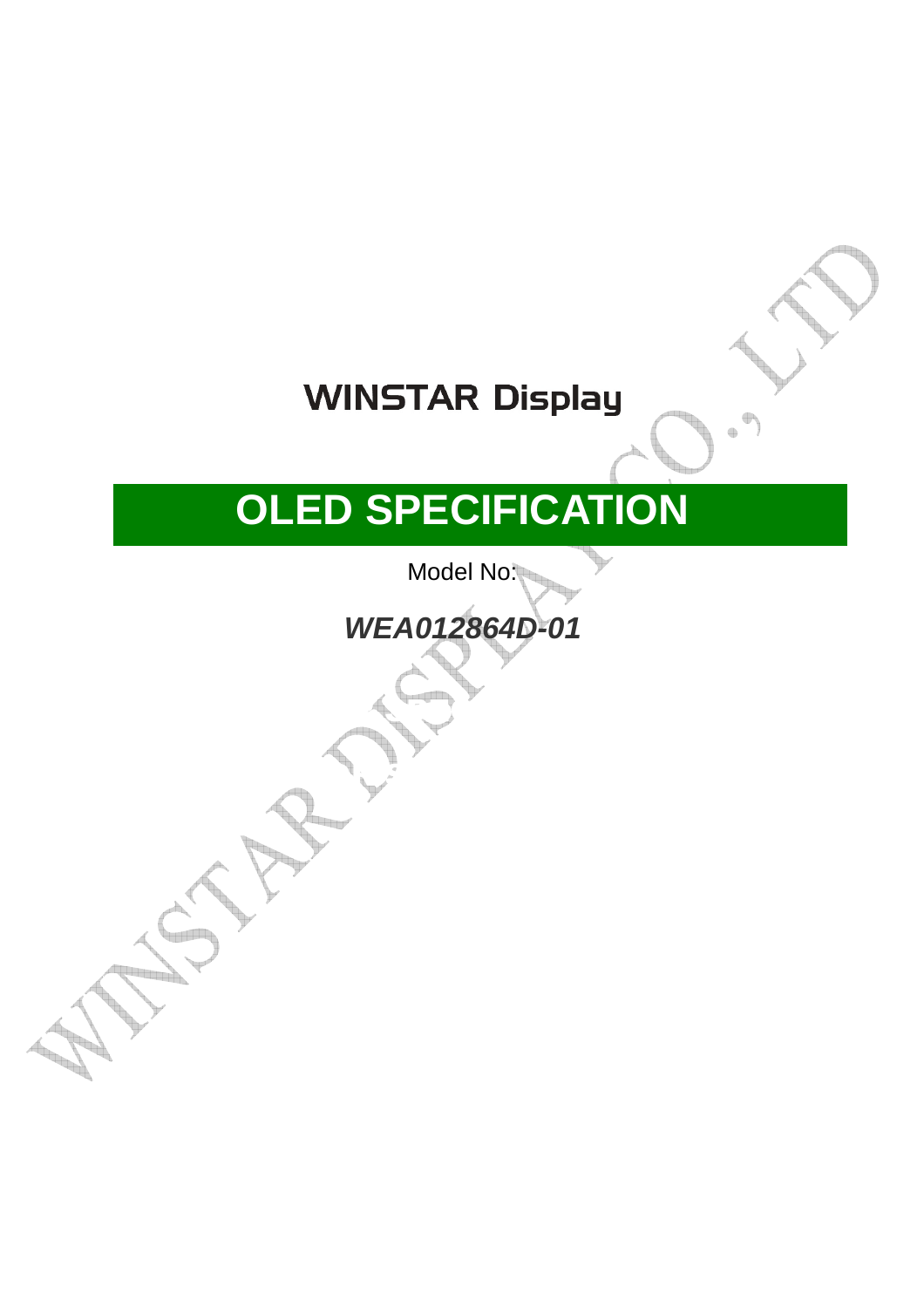### General Specification

| <b>Item</b>          | <b>Dimension</b>      | Unit |  |  |  |
|----------------------|-----------------------|------|--|--|--|
| Dot Matrix           | 128 x 64 Dots         |      |  |  |  |
| Module dimension     | 38.00 x 28.50 x 2.37  | mm   |  |  |  |
| <b>Active Area</b>   | 21.74 x 10.86         | mm   |  |  |  |
| <b>Pixel Size</b>    | $0.148 \times 0.148$  | mm   |  |  |  |
| <b>Pixel Pitch</b>   | $0.17 \times 0.17$    | mm   |  |  |  |
| <b>Display Mode</b>  | <b>Passive Matrix</b> |      |  |  |  |
| <b>Display Color</b> | Monochrome            |      |  |  |  |
| <b>Drive Duty</b>    | <b>1/64 Duty</b>      |      |  |  |  |
| IC                   | <b>SSD1306BZ</b>      |      |  |  |  |
| Interface            | I2C, Optional SPI     |      |  |  |  |
| <b>Size</b>          | 0.96 inch             |      |  |  |  |

**Martin**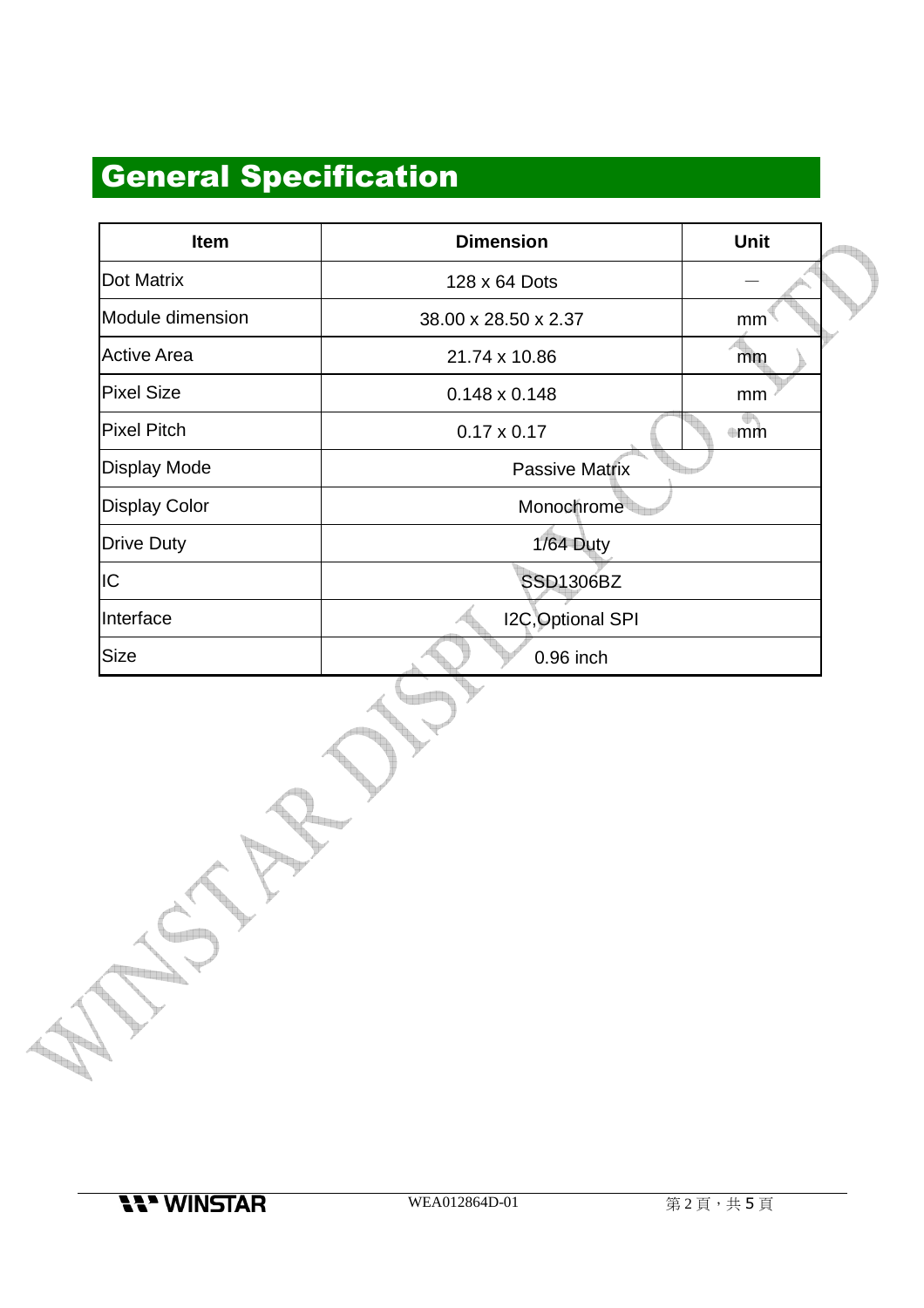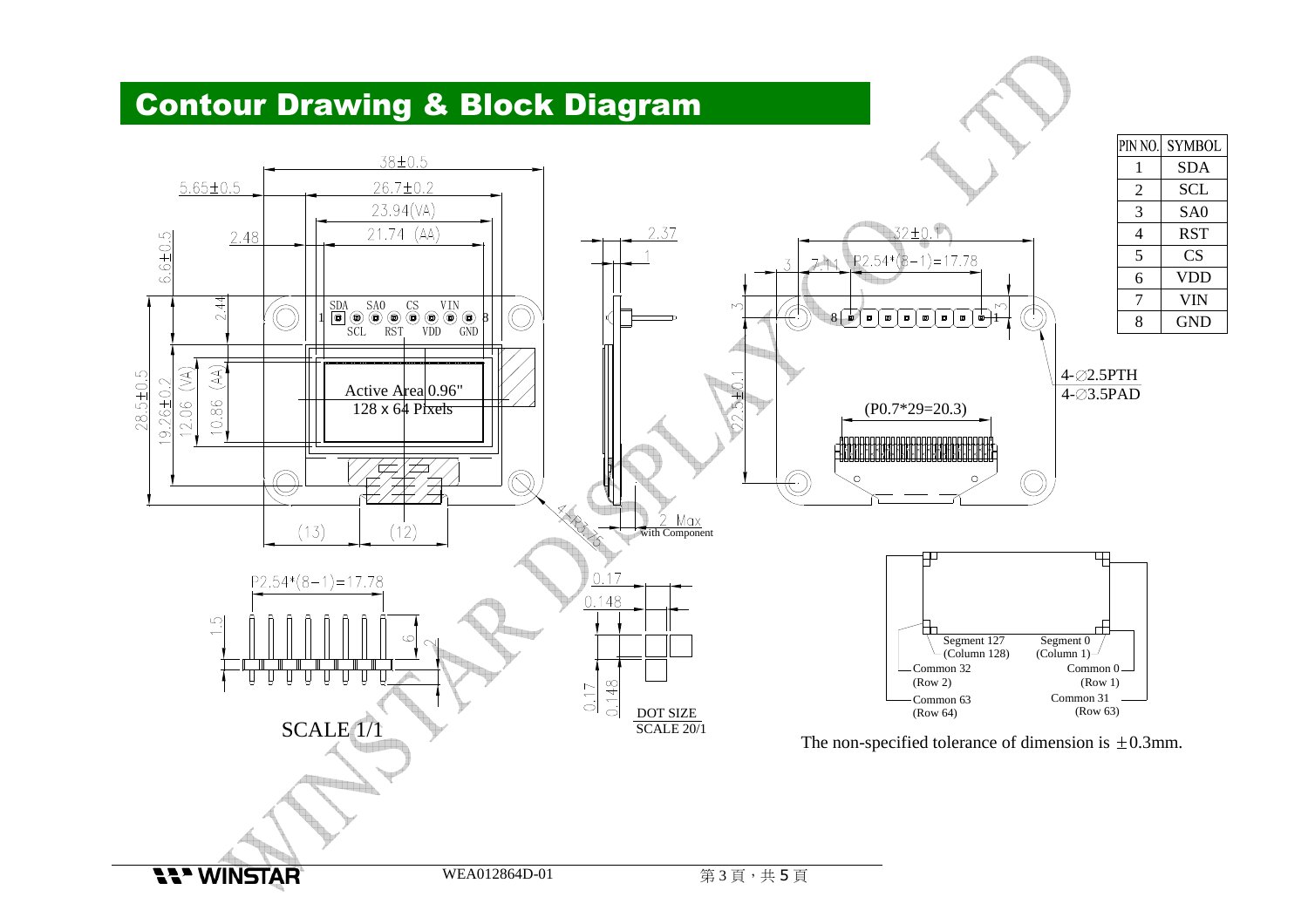#### Interface Pin Function

| No.            | Symbol          | Function                                                                                                                                                                                     |
|----------------|-----------------|----------------------------------------------------------------------------------------------------------------------------------------------------------------------------------------------|
|                | <b>SDA</b>      | When serial interface mode is selected, D0 will be the serial clock<br>input: SCLK; D1 will be the serial data input: SDIN.<br>When I2C mode is selected, D2, D1 should be tied together and |
| 2              | <b>SCL</b>      | serve as SDAout, SDAin in application and D0 is the serial clock<br>input, SCL.                                                                                                              |
| 3              | SA <sub>0</sub> | In I2C mode, this pin acts as SA0 for slave address selection.<br>When 3-wire serial interface is selected, this pin must be connected<br>to VSS.                                            |
| 4              | <b>RST</b>      | This pin is reset signal input. When the pin is pulled LOW,<br>initialization of the chip is executed.<br>Keep this pin HIGH (i.e. connect to VDD) during normal operation.                  |
| 5              | CS              | This pin is the chip select input. (active LOW).                                                                                                                                             |
| 6              | <b>VDD</b>      | 3.0V Power supply pin for core logic operation.                                                                                                                                              |
| $\overline{7}$ | <b>VIN</b>      | 5.0V Power supply pin for core logic operation.                                                                                                                                              |
| 8              | <b>GND</b>      | This is a ground pin.                                                                                                                                                                        |

### Absolute Maximum Ratings

| Parameter                       | Symbol      | Min   | Max   | Unit        |
|---------------------------------|-------------|-------|-------|-------------|
| <b>Supply Voltage for Logic</b> | <b>VDD</b>  | 1.65  | 3.3   |             |
| Supply Voltage for Logic        | <b>VIN</b>  | 4.0   | 6.0   |             |
| <b>Operating Temperature</b>    | <b>TOP</b>  | $-40$ | $+80$ | $^{\circ}C$ |
| <b>Storage Temperature</b>      | <b>TSTG</b> | $-40$ | $+85$ | $^{\circ}C$ |
|                                 |             |       |       |             |